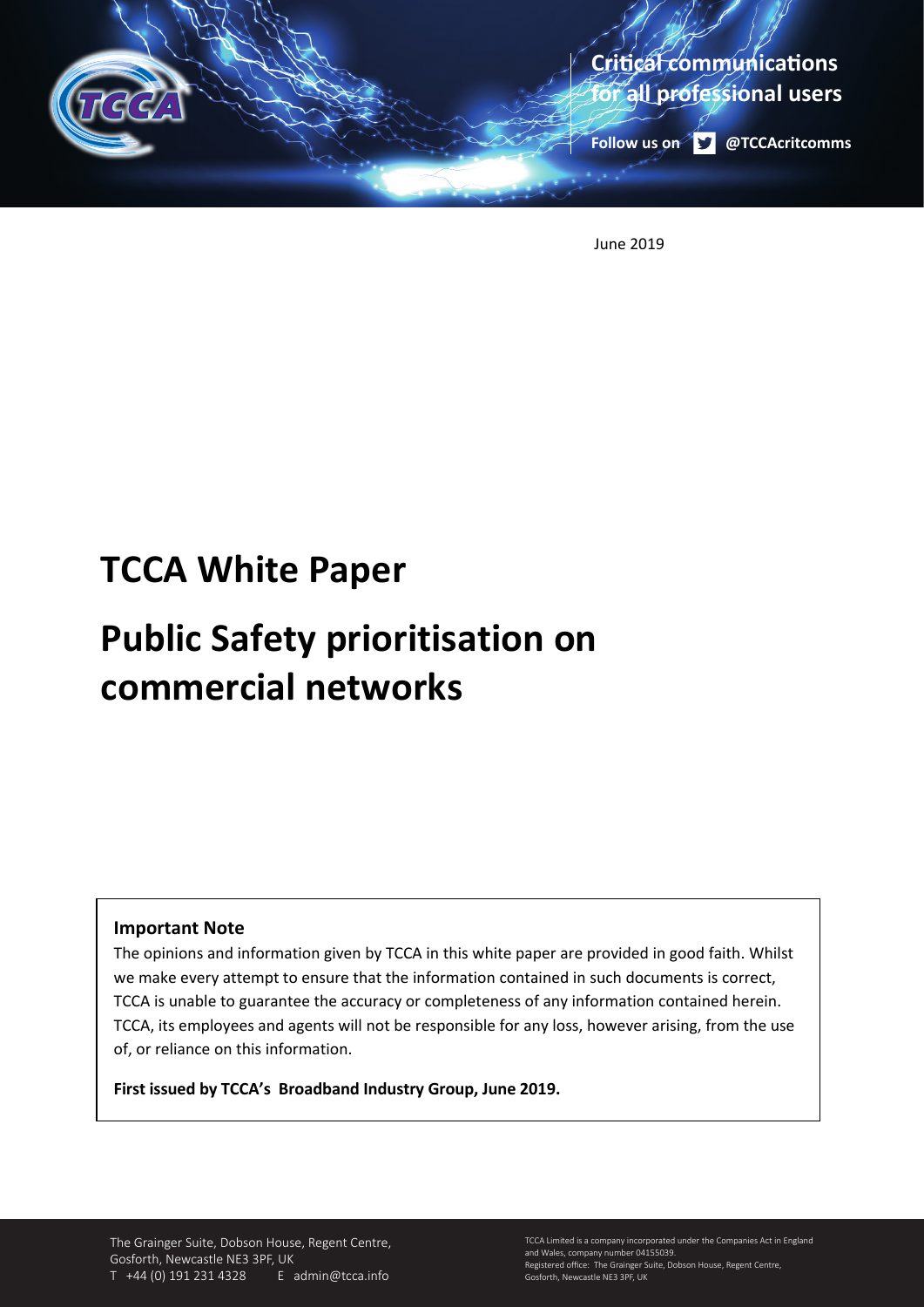# Public Safety prioritisation on commercial networks

# **Contents**

| 1)  | Executive summary                                                                        | 3              |
|-----|------------------------------------------------------------------------------------------|----------------|
| 2)  | Introduction                                                                             | 3              |
| 3)  | Public Safety constraints to be considered by commercial Mobile Network Operators (MNOs) | 3              |
| 4)  | Market trend for Public Safety over commercial mobile networks (Figures from IHS Markit) | 5              |
| 5)  | Available prioritisation mechanisms in 4G on a shared network                            | 6              |
| 6)  | Regulation and Legal aspects                                                             | $\overline{7}$ |
| 7)  | Public Safety service provider implementation aspects                                    | 8              |
| 8)  | MNOs implementation aspects                                                              | 10             |
| 9)  | Feedback from early adopter ESN UK                                                       | 10             |
| 10) | Innovative prioritisation mechanisms and evolution towards 5G                            | 11             |
| 11) | Conclusion                                                                               | 12             |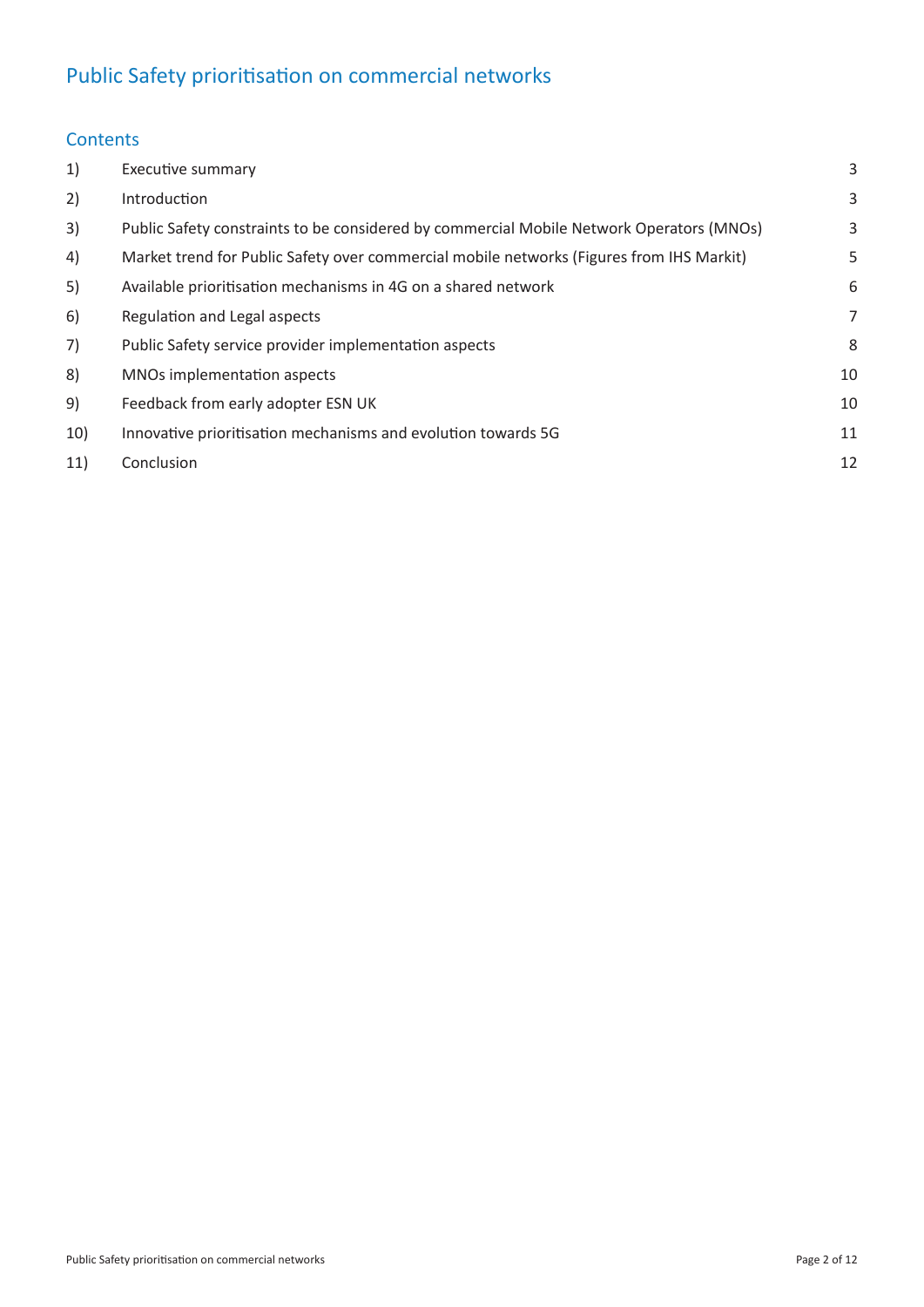# 1 Executive summary

Many studies carried out in different countries show that Public Safety broadband services will most likely rely on both commercial Mobile Network Operator (MNO) infrastructure and dedicated infrastructure. This is commonly referred to as "Hybrid Infrastructure" as described in following TCCA white paper: A discussion on the use of commercial and dedicated networks for delivering Mission Critical Mobile Broadband Services. To ensure that first responders get the highest level of priority to the shared Radio Access Network when they are using an MNO infrastructure, there are already many prioritisation mechanisms (Access Class Barring, Pre-emption, Quality of Service Class Identifiers (QCIs), etc.) that have been standardised by 3GPP to provide mission critical services. Furthermore, implementing national roaming between MNOs is also a consideration as a cost-effective way of implementing enhanced network resilience.

However, implementing these priority mechanisms may require changes to legislation in order to be adopted in each country. Two examples are Finland and Belgium – both countries have enshrined in law such necessary changes through decrees.

There are already some major early adopters that are currently implementing Public Safety broadband services over MNO infrastructures: FirstNet (US), built on top of AT&T's network and ESN (UK) built on top of EE's network.

# 2 Introduction

More and more countries are considering implementing broadband Public Safety (PS) services over MNO networks. There are many benefits in this approach:

- MNOs have already widely rolled out LTE allowing a fast time to market of PS broadband services on top of their commercial network.
- MNOs have usually a large amount of spectrum whereas in many countries there is very little or no spectrum available for a PS dedicated network.
- Sharing the network with MNOs can reduce the total cost of ownership for the PS agencies.
- Hosting PS services can benefit the image and brand of the MNO.

However, running PS services over commercial networks places many constraints on the network architecture. PS users have the most stringent requirements for network and service accessibility and service quality. During a major event, the MNO network might suffer congestion preventing PS users gaining critical access. Therefore, different prioritisation mechanisms need to be implemented.

This white paper will review the different prioritisation mechanisms that already exist, and also the legal aspects to be considered to implement them. We will also provide some feedback from Public Safety end users and from early adopter ESN in the UK.

# 3 Public Safety constraints to be considered by MNOs

There are three main areas in which MNOs need to enhance their networks to fulfil mission critical requirements: network availability, network performance and network security.

#### 3.1 Network Availability: Radio coverage, network resilience and PTT interworking

The radio coverage of the network needs usually to be extended to cover the widest geographical area. Typically, uplink video for a bodycam for example will require a reasonably good coverage/signal quality level to ensure the streaming is of sufficient quality. Special care needs to be taken when MNOs refarm 2G/3G frequencies to LTE to ensure coverage holes do not appear or Quality of Service (QoS) is degraded. Some new use cases might also be required such as Air-to-ground (A2G) and/or Ship-to-Shore communications that will impact the radio design.

Network resilience needs to be enhanced through different means:

- Enabling of local calls on each site even if backhaul transmission is lost, possibly realised by using Isolated Operation for Public Safety (IOPS) or by using a redundant backhaul.
- Reassessing the Core Network and Transmission design to check the required redundancies are implemented.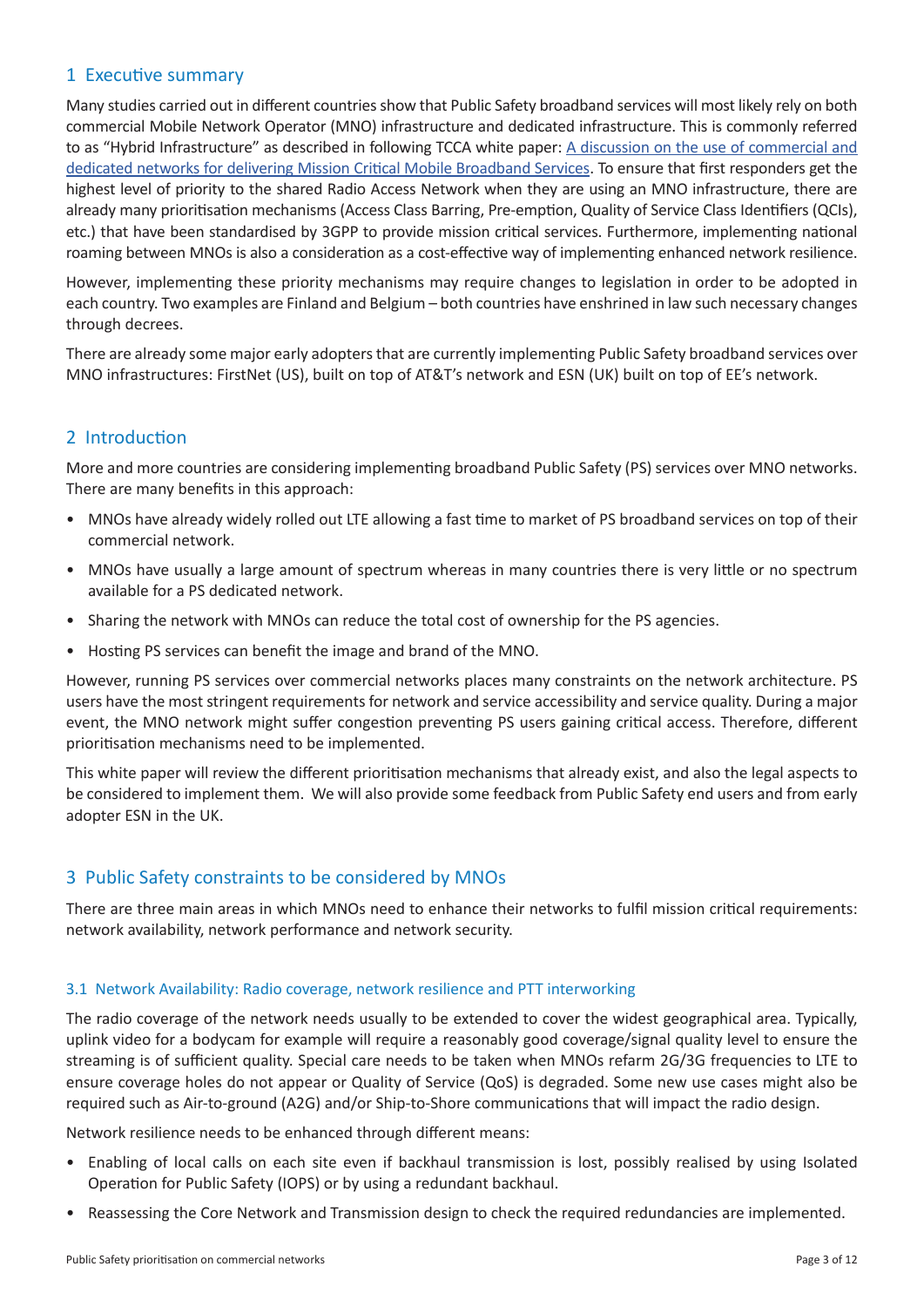- Implementation of national roaming with all the MNOs to introduce Radio Access Network (RAN) redundancy.
- Site hardening: power supply needs to be secured through longer battery backup time and / or local generators and the site itself needs to be protected against vandalism and extreme weather conditions.
- Push To Talk (PTT) interworking: In most countries PTT still relies on the existing narrowband systems, referred to depending on the world region as either Land Mobile Radio (LMR) or Professional or Private Mobile Radio (PMR). It is therefore important that the broadband Mission Critical PTT (MCPTT as defined since 3GPP Releases 13) implemented on top of the MNO network will be able to interwork with the existing narrowband PTT service. However, some other countries believe that it is possible to replace an existing narrowband network with a new broadband network without such interworking, with the reasoning that it is better to concentrate on the new network instead of using resources to implement and operate interworking.

#### 3.2 Network Performance: High prioritisation for Public Safety communications

Network performance is mainly about making sure first responders get the right level of service and priority when hosted on a commercial network that might get congested in the event of a major incident.

Call prioritisation is implemented in critical narrowband networks. TETRA for example offers:

- Priority Calls: there are 16 levels of priority in TETRA providing different Grades of Service (GoS).
- Pre-emptive Priority Call: if there is congestion, lowest priority calls get pre-empted by highest priority calls
- Call Retention: Selected users will get protected from pre-emptive calls (emergency calls)
- Busy Queuing: if congestion occurs, calls are queued and handled once a traffic channel becomes free.

Likewise, in 4G there are a number of prioritisation mechanisms that have been standardised by 3GPP to allow mission critical services. Chapter 5 provides more details about these mechanisms.

First responders' calls will always be treated with higher priority than commercial calls. However, there must be some mechanisms implemented that, in the case of a major incident, enable commercial users to still make calls to some extent. In a crisis situation, MNOs can for instance free one frequency band from commercial traffic and assign it to PS usage by diverting all commercial calls to their 2G/3G layers or to some other 4G bands. MNOs have usually more than one frequency band that allows them to implement such mechanism. However, in some countries legislation may allow the full capacity to be assigned to PS.

To further improve the network performance for group communications, either MCPTT, MCData or MCVideo, MNOs might implement the evolved Multimedia Broadcast Multicast Service (eMBMS). By using a secured and standardised broadcast channel, eMBMS optimises the usage of radio resources while ensuring the best quality for voice and video group calls.

#### 3.3 End to End (E2E) Network Security

Security needs to be ensured from an E2E perspective, from network (management/user/control planes) to devices. As 4G is a native IP technology, there are already many proven solutions available.

- 3GPP SA3 is determining the security and privacy requirements, specifying the security architectures and protocols at application level. Typically, all LTE networks from MNOs benefit already from the 3GPP security framework as they implement cyphering and integrity keys.
- A security gateway (SEG) is placed in front of the core network to stand as a guard to the network and only allows traffic into the core network after it has been authenticated.
- Thanks to IPSec on the transport network, the whole core network is hidden behind the SEG. The traffic is encrypted, no traffic injection can take place, ensuring data confidentiality and integrity.
- E2E Encryption between LTE and legacy LMR/PMR networks can be solved at application level or codec level:
	- Codec level E2EE can be made E2E interoperable with legacy LMR/PMR E2EE systems.
	- Concatenated access VPN does not offer the same level of security as E2EE.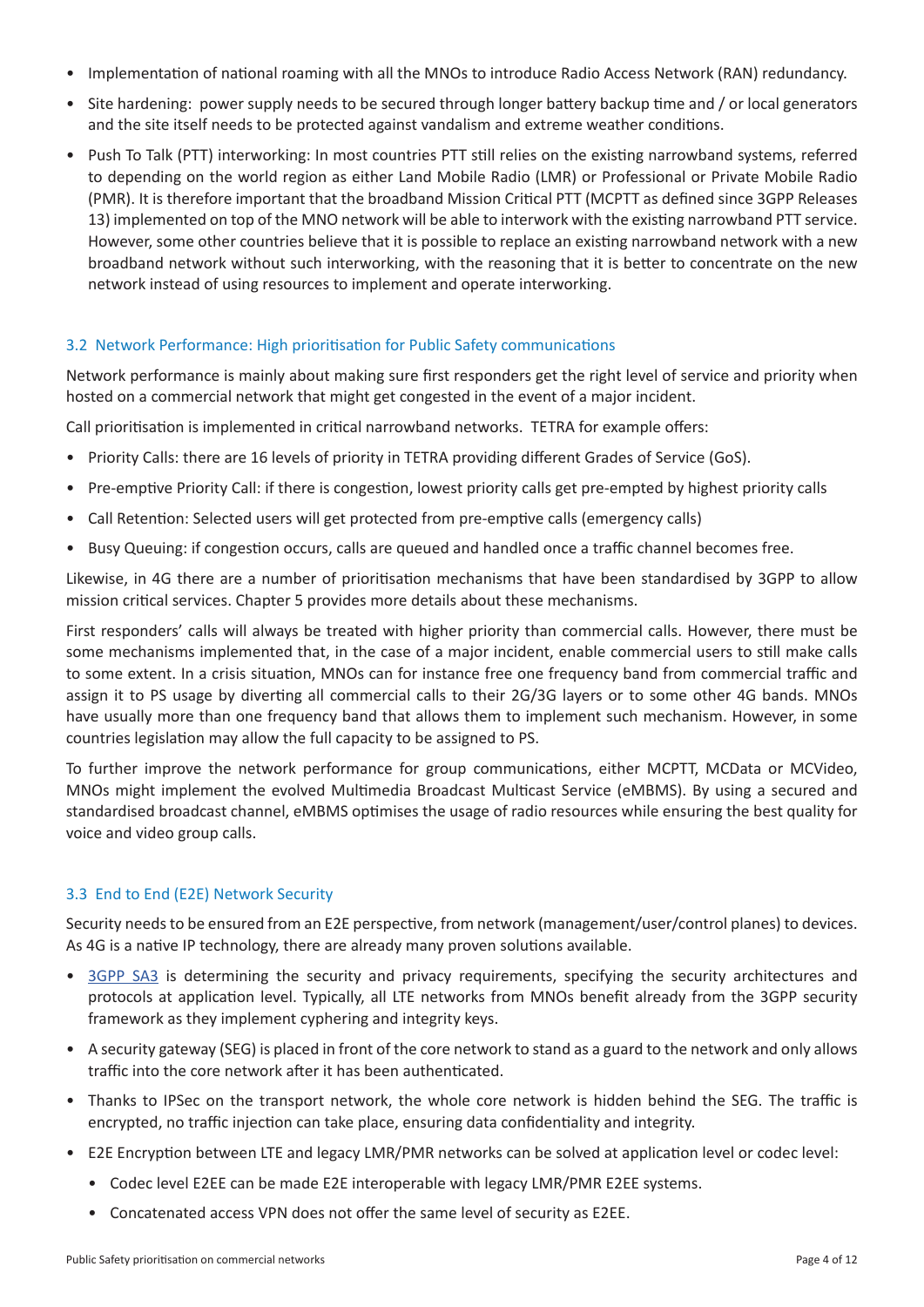- On the terminal side, there are ways to re-install very secure closed operating system (unlike regular Android OS) in order to control the applications that are installed on the device.
- In case of a National (or International) Roaming agreement (see §6.3), the E2E network security will also need to be considered with all the MNOs involved in that agreement.

E2E security is more than just pieces of security here and there. When the different types of security threats that are likely to lead to attacks and interference have been identified, the network needs to be engineered with a holistic approach knowing that there are security mechanisms at IP level (transport and routing) under the control of the MNOs and security mechanisms at application level under the control of the PS agencies.

# 4 Market trend for Public Safety over MNO

The need from Public Safety agencies to get broadband services is an opportunity for MNOs to leverage their network investments. The opportunity can be huge when addressing new promising vertical markets like eHealth, connected cars and critical communications users of all kinds of existing markets such as utilities, public safety, transportation, oil & gas, mining etc. Therefore, operators are encouraged to take time to build operational and commercial strategies considering all markets with different maturity levels.

Most of the vertical markets need network hardening and network resilience. It is important to encourage common resiliency investments. 5G will allow more services above the well-known IP architecture: higher throughputs, shorter latency, improved coverage thanks to 5G non-terrestrial networks (satellite, UAV, …) as explained in §10.2.2.

Professional and critical communications markets are the new revenue streams from which MNOs can benefit if they develop their networks, provided they can establish relevant business models and are not driven to develop non-profitable services under too many regulatory constraints.

The trend that shows more and more PS users will be utilising commercial networks is clearly captured by the IHS Markit report (Feb 2017). It shows a 102% expected growth for PS LTE terminals connected on MNO networks over the four years to 2020:

#### 2016 to 2020 worldwide PS terminals forecasted

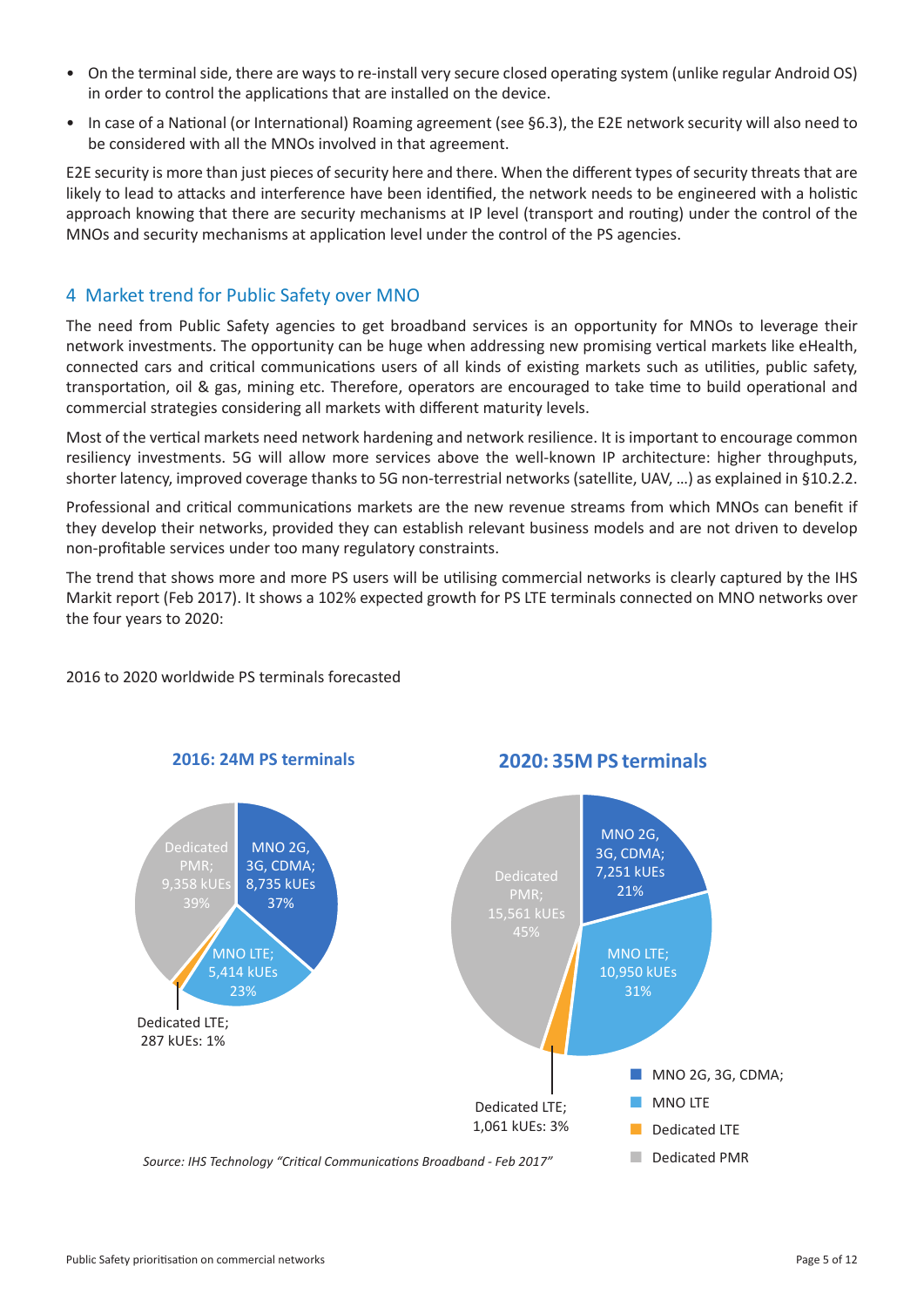Some major countries are already rolling out Public Safety networks over commercial networks:

**FirstNet US** is built on the AT&T network.

All federal states have opted in for FirstNet. The FirstNet Core network was launched in March 2018 and 72 Satellite Cell on Light Truck (SatCOLTs) are now deployed.

The following activities are in progress:

- Nationwide buildout of state Radio Access Networks / Band 14
- Applications and Devices Ecosystem development for Public Safety
- Testing network features in FirstNet Innovation and Test Lab
- Support local network operations and pilots

As of January 2019 5,250 agencies are on FirstNet with about 425,000 subscribers

**ESN UK** is built on the EE network:

EE's coverage in all 4G bands will be available to ESN as a base, with the network coverage being improved to meet ESN requirements, including extending coverage along major and minor roads, selected buildings, London Underground tunnels, road tunnels and railway facilities, as well as 12 miles out to sea and up to 500 feet above the ground, where coverage will rely on B3 (1.8 GHz) and B20 (800 MHz) bands from EE's network. It will be complemented with a new B40 A2G overlay network for traffic between 500 and 10,000 feet. EE has now completed construction of 354 of the new sites needed, with the remaining 111 masts due to be finished shortly.

ESN users will get priority use of the EE 4G network via a dedicated network code and utilise priority radio and core network bearers to access ESN Public Safety services. See:

https://www.gov.uk/government/publications/the-emergency-services-mobile-communications-programme/ emergency-services-network#programme-review

From early 2019 the police, fire and rescue services, ambulance services and other users have been able to use the ESN data services, with voice capabilities following. This incremental approach will allow the emergency services to test and choose which ESN products they want as and when they become available, rather than having to wait for the network to be fully implemented.

The ESN network has prioritisation mechanisms implemented as described in §9.1. They have successfully been field tested. Before the MCPTT app is released for users, further field testing will take place.

# 5 Available Prioritisation Mechanisms in 4G on shared network

In 4G, 3GPP standardisation foresaw four types of mechanisms to handle prioritisation of Public Safety users on a shared network:

#### 5.1 Access Class Barring (ACB):

ACB prevents congestion at signalling level (random access procedure) when too many UEs try simultaneously to get a radio resource assigned (RRC connection). To set the priorities between the different UEs, 3GPP has defined 16 access classes:

- Class 0 to 9: for regular MNO subscribers. The access class is randomly assigned between 0 9
- Class 10: for Emergency calls
- Class 11: for PLMN Use.
- Class 12: for Security Services
- Class 13: for Public Utilities (e.g. water/gas suppliers)
- Class 14: for Emergency Services;
- Class 15: for PLMN Staff;

The network can automatically activate access class barring based on certain overload thresholds at a cell level. The access class is stored on the USIM.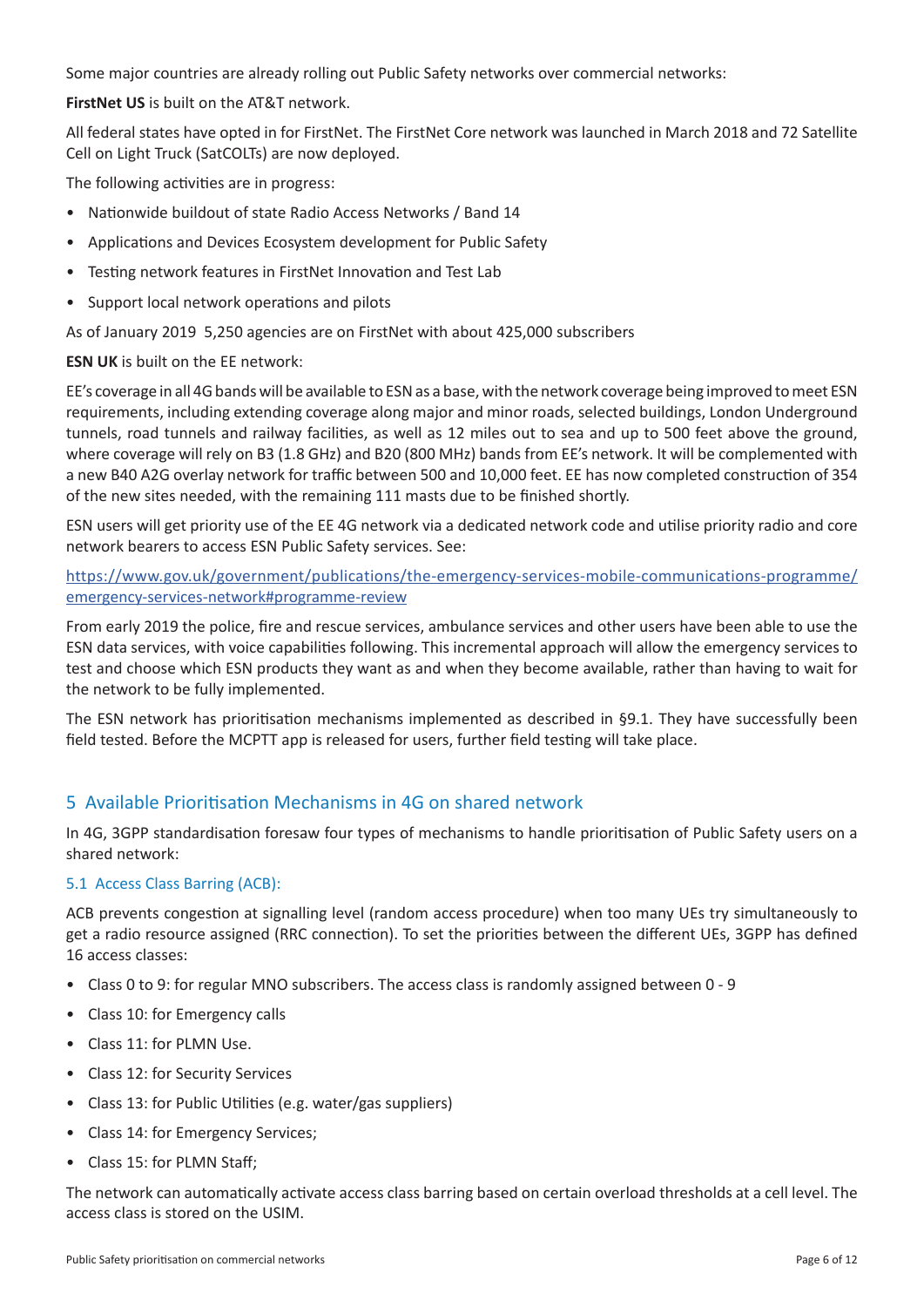#### 5.2 Admission control through Allocation and Retention Priority (ARP)

Admission control prevents congestion at Evolved Packet switched System (EPS) bearer level, once Radio Resource Control (RRC)) is established. 3GPP has defined different levels of Allocation and Retention Priority (ARP) that are assigned to the EPS bearers. The range of the ARP priority level is 1 to 15 with 1 as the highest level of priority. An existing lower priority bearer can be pre-empted by a higher priority bearer, if the lower priority bearer has preemption vulnerability set and the higher priority bearer has pre-emption capability set.

ARP value is valid for both GBR (Guaranteed Bit Rate) bearers and non-GBR bearers. A typical Public Safety example could be prioritisation of GBR bearer for MCPTT service over regular Voice over LTE (VoLTE) call or any other bearer. The dedicated GBR bearer for MCPTT call could have ARP priority 3 and dedicated GBR bearer for VoLTE could have ARP priority 10. If all GBR resources were consumed in a cell and pre-emption enabled, then a new MCPTT call could pre-empt general internet traffic or video streaming.

ARP is part of QoS parameters. For default bearers the ARP priority is included in subscription data in the Home Subscriber Server (HSS) for each allowed Access Point Name (APN). Pre-emption capability and vulnerability for default bearers is set by the Mobility Management Entity (MME) according to operator policy. ARP priority and pre-emption settings can be also modified by the Packet Data Network Gateway (P-GW) based on interaction with the Policy and Charging Rules Function (PCRF). ARP for dedicated bearers is set by P-GW based on subscription or based on interaction with PCRF. [3GPP TS 23.401]

#### 5.3 Traffic scheduling

Every default and dedicated EPS bearer has a QoS class identifier (QCI), which defines the resource type (GBR or non-GBR), latency target, packet loss rate and priority level for scheduling. The original 3GPP Release 8 specified standard GBR QCIs 1-4 and non-GBR QCIs 5-9.

3GPP Release 12 added additional QCIs for Public Safety applications. GBR QCIs 65 and 66 are respectively for mission critical PTT and non-mission critical PTT. Non-GBR QCI 69 is for mission critical signaling and non-GBR QCI 70 is for mission critical data. [3GPP TS 23.203]

MCPTT service will use QCI 69 bearer for signalling and QCI 65 for voice media. This is similar to VoLTE service, which uses QCI 5 for Session Initiation Protocol (SIP) signalling and QCI 1 for voice media. With these new QCIs PS users get priority scheduling for MCPTT even over the VoLTE service.

3GPP Release 15 added QCI 67 for MCVideo.

#### 5.4 Dynamic QoS modification

Default EPS bearers have QoS defined in HSS (QCI, ARP priority, Maximum Bit Rate (MBR) + Aggregated MBR (AMBR)). It is possible to dynamically modify the QoS of EPS bearers including default bearers. This can be achieved by having a PS application (e.g. a dispatcher application in a PS control room) that triggers policy change via PCRF. A less sophisticated option is also possible where predefined rules per traffic type are defined for example. So, the scenario for dynamic priority level for PS users is possible with bearer QoS modification. PS users could for example have QCI 6 with ARP priority 8 for generic data connection normally and in the case of an emergency mission the data connection QoS could be modified to QCI 70 and ARP priority 6.

# 6 Regulation and Legal aspects:

Implementing Public Safety use on an MNO network might have some impact on commercial users. Typically, in the case of an incident, the network capacity might get partly pre-empted (through ACB, ARP) by the authorities responsible for PS users. Efficient network tuning will allow sufficient capacity for commercial users. Nevertheless, depending on the local legislation, resource pre-emption on the commercial network can be a legal issue. Also, the fact that first responders get first priority on the mobile network might be in contradiction with net neutrality.

#### 6.1 ACB: Access Class Barring:

• is used in many countries as a "defence" mechanism against overload that could lead to a total outage of the telecom equipment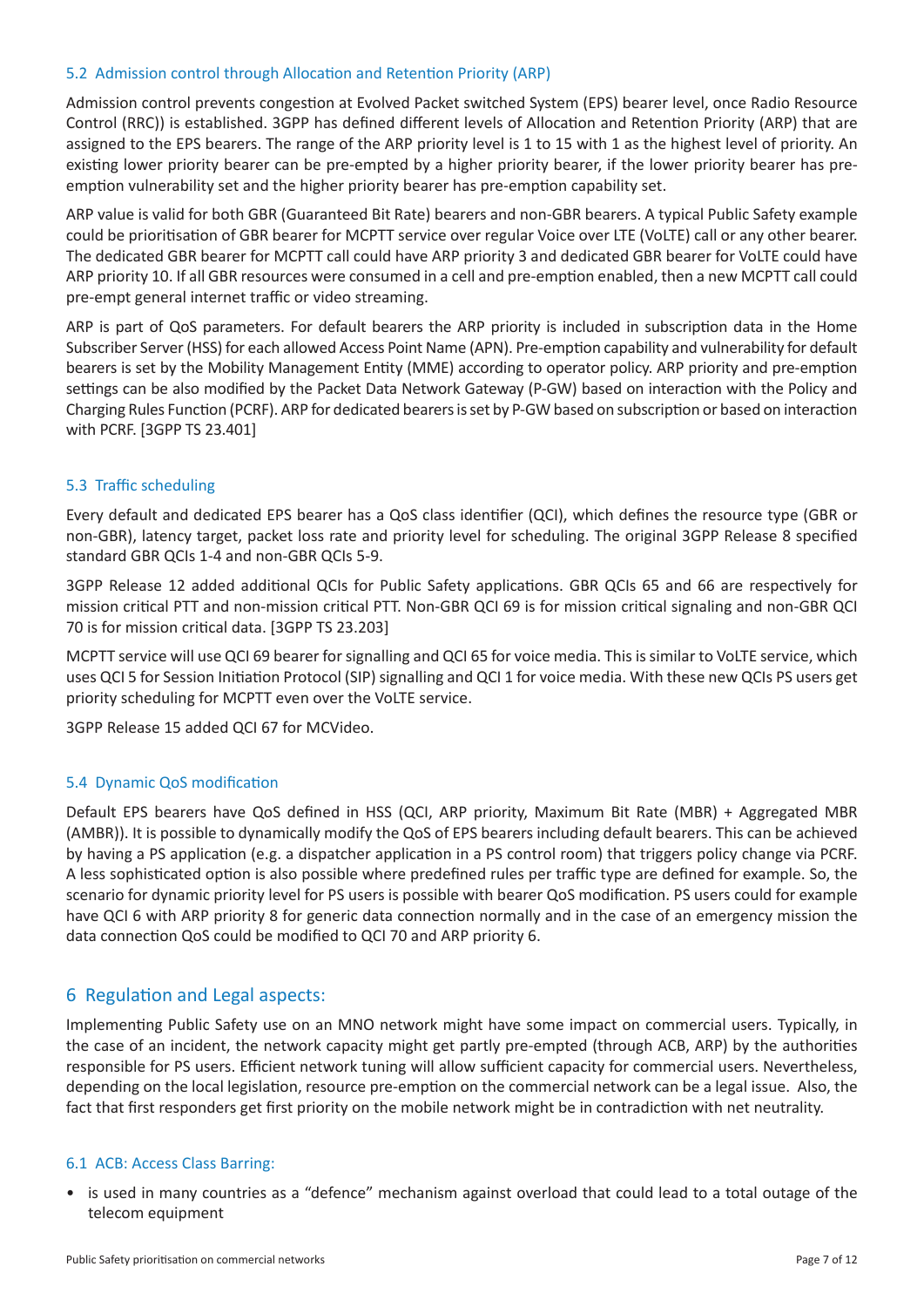• is forbidden in some countries such as Austria, as commercial users cannot be discriminated from PS users

#### 6.2 Net Neutrality:

Net neutrality means that the internet service provider must handle all traffic carried by the network in equal manner. Net neutrality principle can be seen somewhat in contradiction with the need to offer prioritised services for critical communication users.

The European Union is in favour of net neutrality, and this is backed up by regulation. See the BEREC report: https:// berec.europa.eu/eng/document\_register/subject\_matter/berec/download/0/6160-berec-guidelines-on-theimplementation-b\_0.pdf

In the US, the Federal Communications Commission (FCC) adopted network neutrality principles in 2005 but repealed this decision in 2018.

PS operators need to consider net neutrality depending on the specificities of the regulation and laws in each country. They should plan these legal aspects at a very early stage of their PS broadband implementation schedule.

#### 6.3 National Roaming

National roaming is a very efficient way to implement RAN redundancy and therefore to improve the resilience of a PPDR network. It can also be a way to improve the coverage. However, in many countries, national roaming is not allowed as it could harm competition between the different MNOs. Some countries like Belgium and Finland have already taken legal action to enable national roaming between all their MNOs limited to first responders. Norway has already national roaming for qualified users with a role or function of vital interest to the society.

Now some PS agencies are even requesting international roaming.

#### 6.4 Legislative status in some countries:

• Belgium: A royal decree has been issued by the Minister of Telecommunication and the Minister of Interior that means MNOs must implement network availability and prioritisation for first responders.

https://www.bipt.be/public/files/fr/22572/Communication\_projet\_reglementation\_encheres\_multibande. pdf

https://www.bipt.be/public/files/nl/22572/Mededeling\_ontwerpregelgeving\_multibandveiling.pdf

• Finland: Finland has adopted the "Virve 2.0" law that ensures the legal base for future broadband mission critical communications. It is now legal to prioritise Public Safety users over consumers. It will also be mandatory for the MNOs to give national roaming to Public Safety users.

http://www.criticalcomms.com/news/finland-law-passed-virve-2-0-critical-communications

• Norway: Qualified users with a role or function of vital interest to the society already have the ability to pre-empt 3G and 2G voice traffic.

# 7 Public Safety Service Providers implementation aspects:

#### 7.1 Feedback from French MoI:

Using MNO services means using a shared network without a full control of the radio resources. The fear of congestion has long been the main issue hindering the use of commercial networks for PPDR. With the introduction of 3GPP Release 13 mission critical features for PPDR and the possibility to use Release 12 and newer features for quality of service, congestion issues can be dealt with. The fear of congestion comes with the massive rollout of broadband video, such as police body worn cameras. Today we have no clear mechanisms in place to perform the prioritisation between different video streams (content based prioritisation). This issue needs still to be tackled.

Dealing with MNOs means negotiating an SLA about service availability rate. Using priority and pre-emption, national multi-MNO roaming can lead to a real 99,99xxx availability rate under coverage of more than 98% of the territory and population.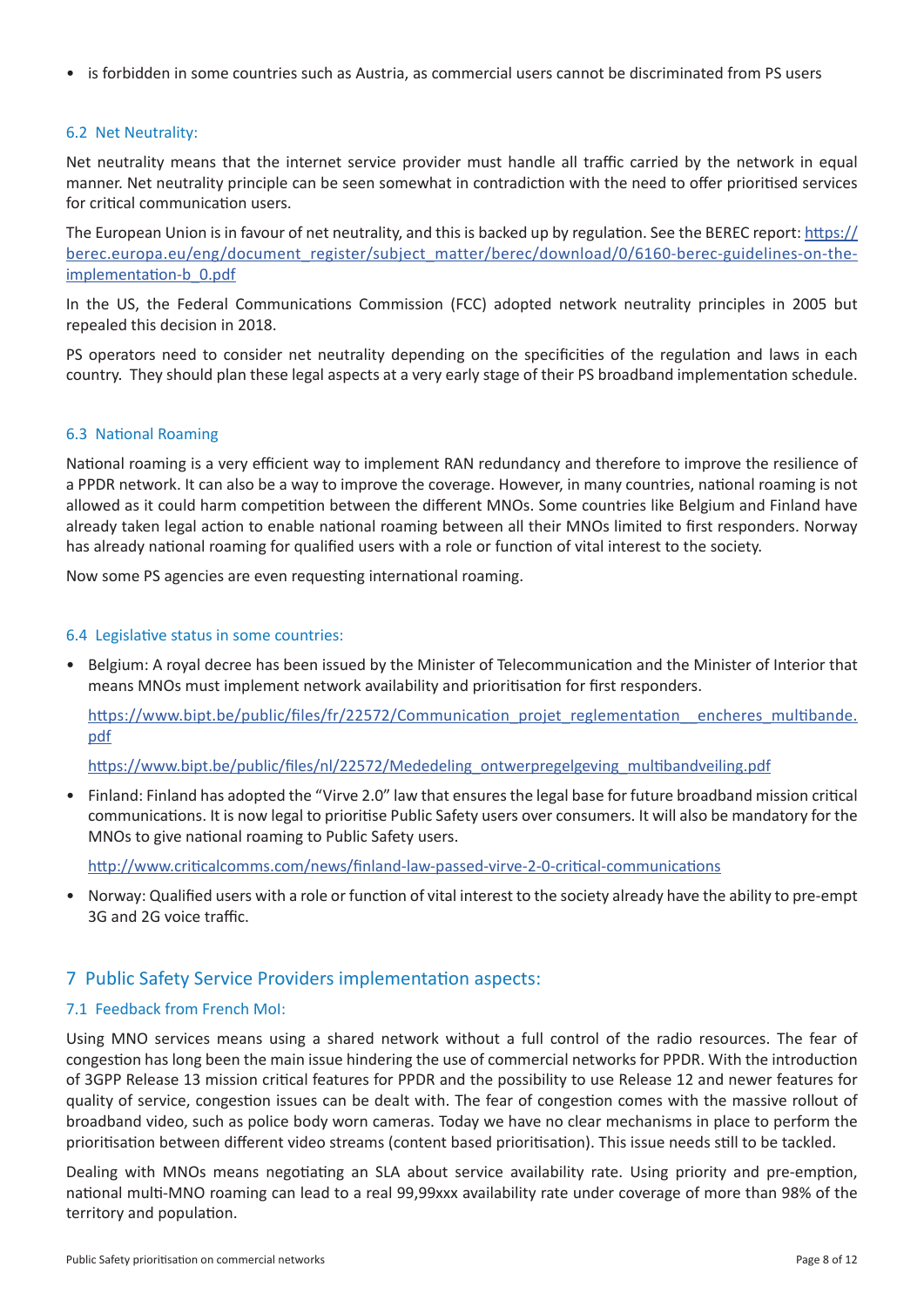But it's not enough: for PPDR issues we also need resilience. That means that, in some cases, we have to remain fully independent and to be able to quickly deploy our own network, for instance, in cases of a hurricane or wildfire destroying infrastructures, or terrorists taking hostages. Those events happen rarely and concern generally a small area (a few square km). That's why we need tactical networks of relevant sizes to complete the solution. For industrial plants, harbours, airports, etc… that usually have their own private (or semi-private) LTE network, the resilience can be improved cost efficiently by allowing seamless roaming between these private LTE networks and the main PPDR network for first responders.

A last issue is the direct mode. In legacy networks, you can use some dedicated frequencies to communicate between devices without using the network infrastructure. That does not yet exist in commercial networks with different radio resources management (and billing…).

This is the very last solution, when nothing else works, to be able to communicate between close users, and it's always a user requirement. Small tactical networks (backpack type) could be a solution or small tactical networks carried by patrol vehicle (as BYOD in business, you can use the BYOC concept: bring your own coverage). Those deployable solutions could use an opportunistic backhaul based either on enhanced antenna systems for land coverage or on satellite links.

# 7.2 Feedback from ASTRID Belgium:

The Belgium federal authority made a comprehensive study of the future of their PPDR network and made the following statements during the ASTRID Days beginning October 2018:

- The future of PPDR is LTE that will replace TETRA technology to enable broadband services.
- Building a nationwide LTE network dedicated to PPDR is too expensive for Belgium.
- Instead, collaboration with MNOs is needed as they have already rolled out LTE countrywide.
- Stringent Service Level Agreements (SLAs) will need to be signed with the different MNOs to ensure the same guarantees as with today's TETRA network. The following three main KPIs will need to be guaranteed: coverage, prioritisation and network availability.
- Coverage will be needed in places that are not necessarily attractive businesswise for MNOs but needed for safety reasons like for instance "Seveso classified" areas - http://ec.europa.eu/environment/seveso/. Additional sites will need to be rolled out.
- Network availability and prioritisation for first responders have been the subject of a royal decree issued in August 2018.

# 7.3 Feedback from Virve Finland:

Erillisverkot is in the process of moving mission critical communications from the TETRA-network called Virve to a commercial LTE service. End users of the Virve-service have set a goal that the availability of the new service must meet that of the current TETRA based system. From one side, availability comes from hardening the system with power resilience and doubling base station connections but prioritising the traffic over consumer traffic is even more important. To begin with, we need 4G or newer radio access network -technology, in order to have functional priority mechanisms. These are called QPP functionalities (Quality, Priority, Pre-emption). Quality means that when mission critical service requires it, good enough quality is guaranteed to that service, even if it means poorer quality of service for consumers. Priority ensures prioritised access to mission critical services when there is congestion in the network. Pre-emption allows resources to be transferred from consumers to Public Safety users in similar conditions. For all MNOs it will also be mandatory to offer national roaming to Public Safety. These measures can only be used for users and purposes defined in the law. Also, issuing priority and controlling these features shall be a proprietary task for one party, since priority is only as good as it is compared to that of others.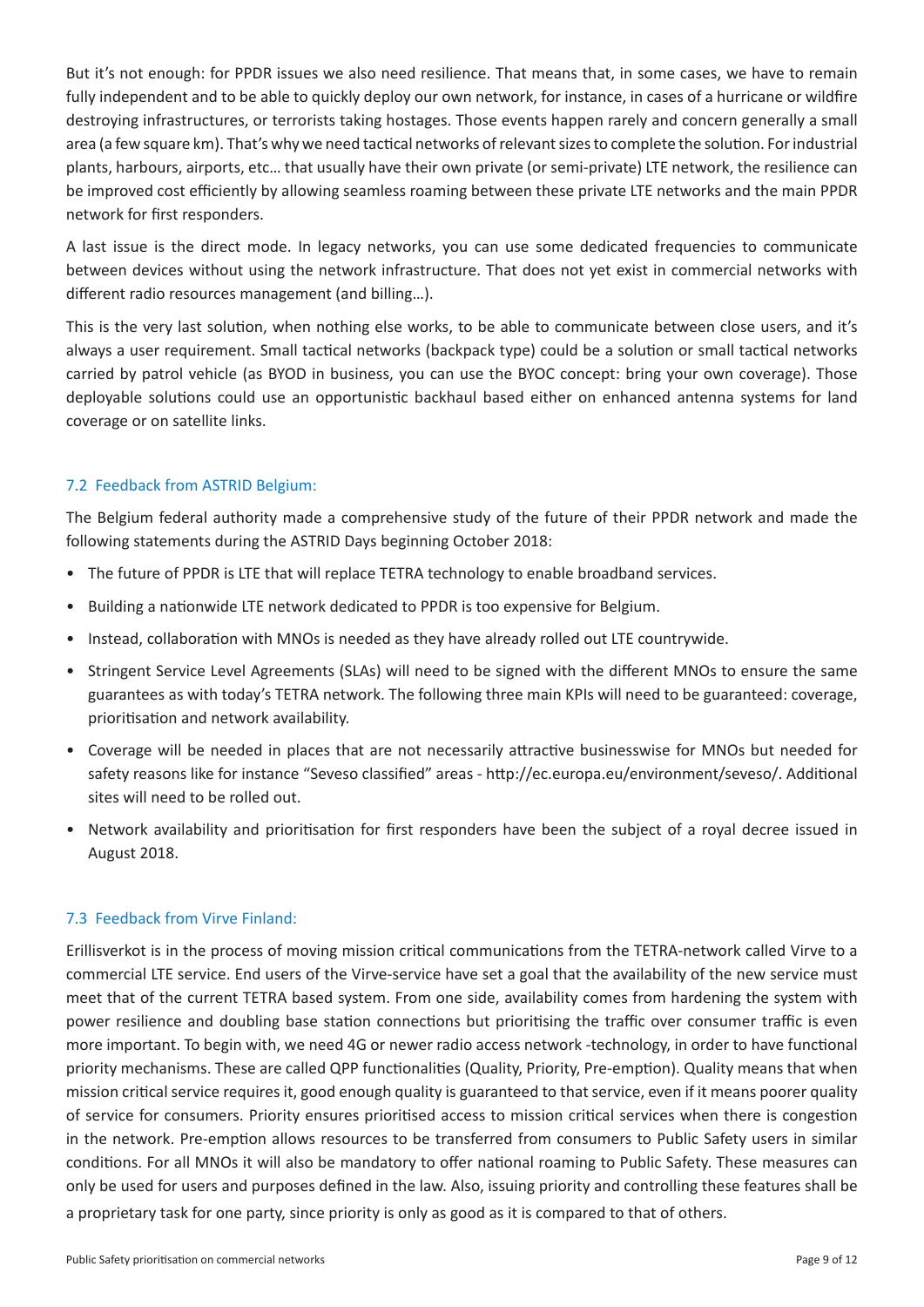# 8 MNOs implementation aspects

#### 8.1 Orange Business Service (France)

Orange Business Services have been awarded a contract by the French Ministry of Interior, the purpose of this contract being to deliver nationwide mobile critical communications for the security forces.

To achieve that Orange Business Services will provide the security forces with network solutions relying on the LTE connectivity.

Specific features are being tested and implemented by Orange Business Services. These comprise Mission Critical Push to X services (MCX is the combination of MCPTT, MCData and MCVideo) meaning that these services will encompass the traditional MCPTT services and in addition push to data services allowing the transmission and sharing of texts, pictures and videos inside a group.

Furthermore, the Security Forces will be provided with a high Quality of Service and they will be guaranteed access to the network in all situations including crisis situations.

This will be made possible by the use of 3GPP functions, e.g. use of the QCIs.

# 9 Feedback from early adopter ESN UK:

- Allocation and Retention Priority (ARP) has been implemented. As non-GBR bearers are not guaranteed any service rate after admission they are given relatively little consideration in the admission control procedures, e.g., they may be accepted as long as no non-scheduling limits are hit, and then passed to scheduling domain. Similarly, admission of a GBR bearer does not generally consider its impact to ongoing non-GBR bearers, i.e., as non-GBR services utilise resources left over after GBR traffic has been scheduled the non-GBR bearers can validly be retained but data limited by scheduling to have little throughput in periods of congestion (i.e., not requiring pre-emption). If control/overhead resources cannot be allocated, then non-GBR bearers may be pre-empted. In comparison, admission of GBR services must consider whether the requested attributes of the new GBR request can be met given the ongoing guaranteed load on the cell. In terms of air interface resource, the existing guaranteed load is a continuously varying load due to changing radio conditions, mobility, and the variation of the actual traffic on GBR bearers – which is not normally a constant rate. Due to these variations it would neither be possible nor efficient to hard-reserve air interface resource for GBR bearers. Rather, the eNB assesses whether a new GBR bearer can be admitted based on its requested QoS rates compared to the amount of resource unused by ongoing GBR bearers. Exact algorithms are vendor-proprietary, but naturally are designed to maximize admission control success with minimum pre-emption and with maximum radio resource efficiency. It should be noted that good practice for maximizing good admission/congestion control is that GBR bearers be used for relatively low-throughput services (e.g., voice calls) rather than high bit rate services (e.g., Video); as a single GBR service demanding a high guaranteed bit rate can cause disproportionately high resource impacts and multiple pre-emptions
- Pre-emption is applied where a request cannot be satisfied with the available resources, but only when the bearer has a higher ARP priority and pre-emption rights vs other bearers with lower ARP priorities and are pre-emption vulnerability – in accordance with 3GPP. The eNB will pre-empt in order of ARP priority, targeting the lowest vulnerable priority bearer first. Where multiple target UEs have the same priority then the pre-emption selection will first be targeted towards those using the most resources. E.g., if two pre-emptible users have the same ARP priority in a VoLTE call when a higher priority PTT call comes in, the VoLTE user at the cell edge will be pre-empted in preference as more resource-intensive. Note that it may be necessary to pre-empt multiple UEs to admit one UE's new request and if pre-emption is unsuccessful the new admission attempt will be rejected. Admission control for GBR bearers is based on the eNB current utilisation not reservation or previously admitted bearers. It must be noted that the pre-emption behaviour describer may differ depending on the vendor implementation and could be adapted for the specific use case, i.e. small cell deployments.
- Congestion Control is not normally necessary due to there being a mix of non-GBR and GBR traffic such that non-GBR traffic is scheduled less when necessary. However, high GBR-traffic, changing radio conditions, mobility and varying bit rates could cause congestion of ongoing GBR bearers to occur (i.e. as opposed congestion that would be caused by a new admission request). If congested and in need of releasing an ongoing GBR service because not all existing GBR services can continue to be adequately be serviced, then the eNB would target for release low-priority ARP GBR services first. If multiple bearers with equal priorities are potential targets, then the bearer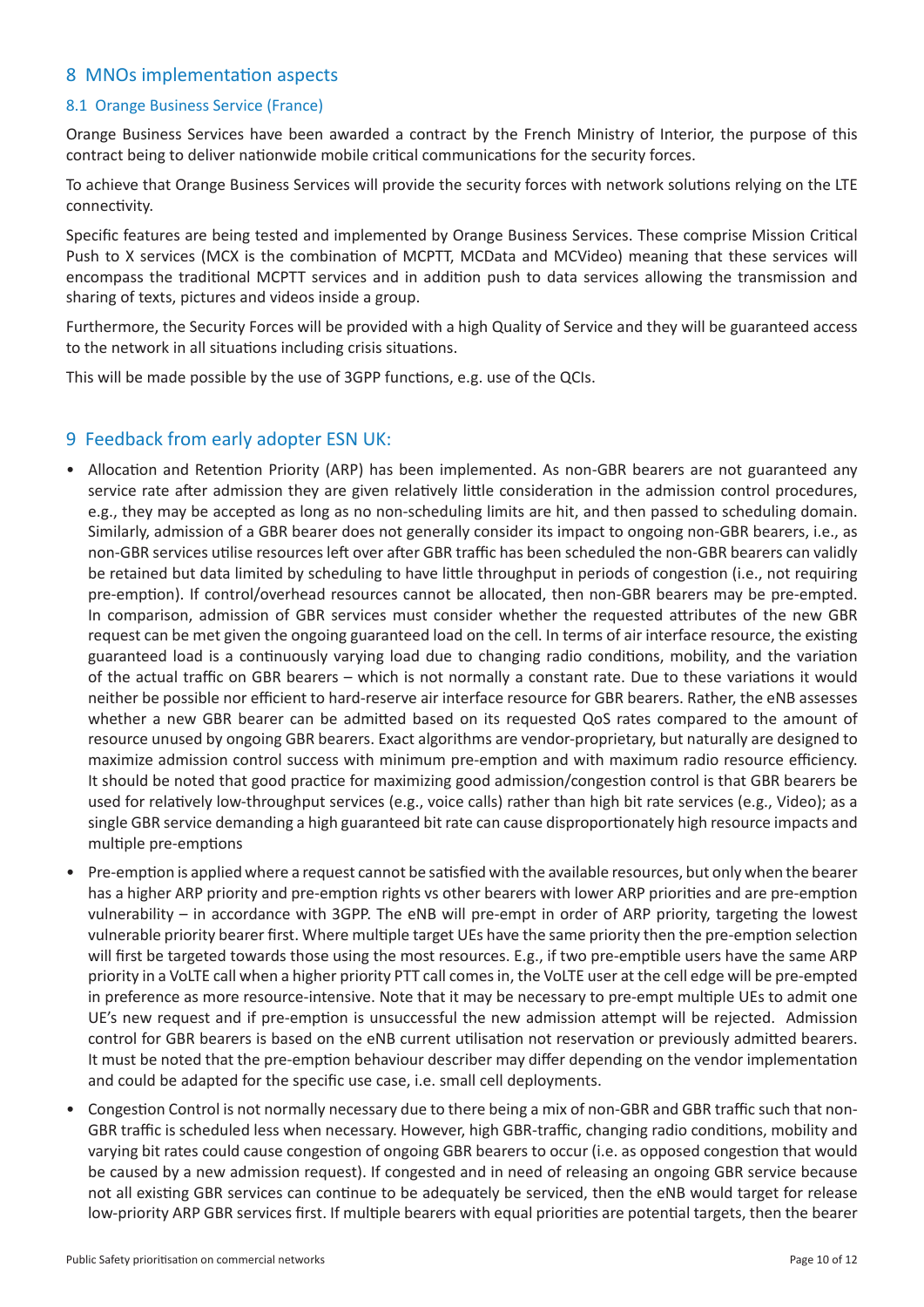using the most resources would be targeted first. As mentioned previously the pre-emption behaviour describer may differ depending on the vendor implementation.

# 10 Innovative prioritisation mechanisms and evolution towards 5G

#### 10.1 Licensed Shared Access (LSA):

LSA allows a dynamic use of spectrum, whenever and wherever it is unused by incumbent users thanks to a threeparty partnership. The LSA principle is frequency and technology agnostic.



Regulatory process for spectrum sharing as stated in ECC Report 205

Within Europe, many LSA trials have already been conducted to test the dynamic reallocation of the 2.3GHz spectrum from an MNO usage (LTE) to a Program Making and Special Events (PMSE) usage and the way back: Spain (Oct 2015), Finland (March 2016), France (October 2016), Italy (November 2016), The Netherlands (January 2017). Reports of all these trials can be found here: https://www.cept.org/ecc/topics/lsa-implementation

Such a dynamic spectrum allocation mechanism could be considered to reassign MNO spectrum to a PPDR exclusive usage at a given time, for a given duration, on a given location when Public Safety requires it. However, LSA necessitates that it is approved by the owner of the spectrum. Furthermore, the advantage and drawbacks of such a procedure are still to be assessed.

#### 10.2 Evolution towards 5G:

#### 10.2.1 5G prioritisation mechanisms, concept of Network Slicing.

Network slicing allows multiple logical networks to be created on top of a common shared physical infrastructure. Customised connectivity is provided for each network slice, with all slices running on the same shared infrastructure. This is achievable in 5G networks due to the availability of advanced virtualisation and orchestration capability, including Virtual Networking Functions (VNF) and Software Defined Networking (SDN) architectures.

Current and future critical communication applications are driving the need for a wide variety of network performance service characteristics. These required characteristics will vary in terms of priority, data rates, error rates, latency, security, availability, coverage, etc. Resources for these network slices can therefore be set up for various applications without one competing with the other, e.g.: Augmented Reality, MCPTT, Massive IoT, etc.

In summary, network slicing enables a customisable level of connectivity and priority for a plethora of critical applications, each with widely differing service characteristics, yet carried over the same physical network.